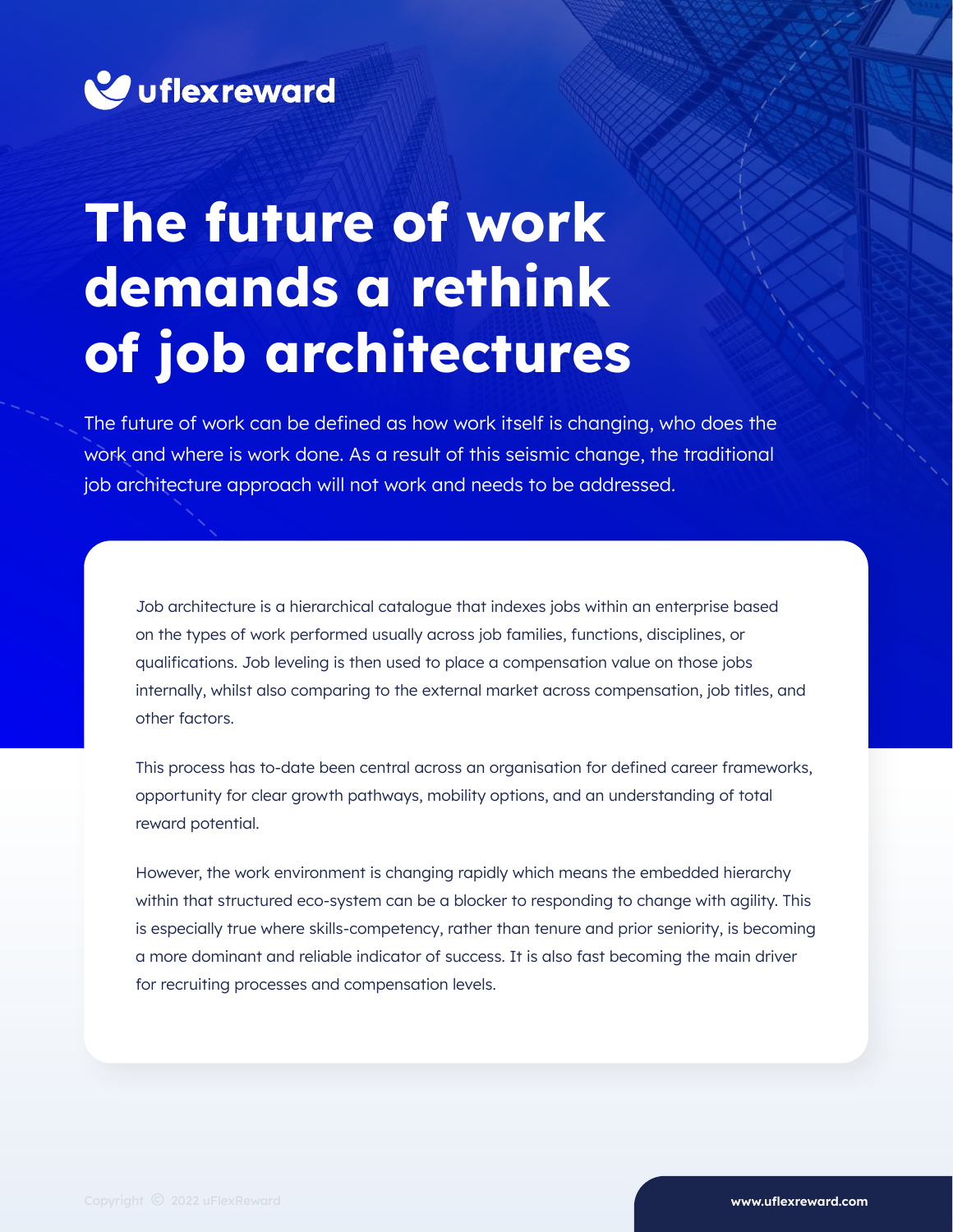## **The need for skills-based roles**

Jobs are increasingly being automated by technology, with new business models creating agile approaches to work with a teams-approach being the main vehicle of delivering work. What skills individuals bring to the project is becoming the key metric for recruiters, hiring managers, and project planners, with more remote and flexible "anywhere" approaches to where work is carried out.

This crossroads is a juxtaposition between frameworks and between personalisation within total rewards, and is where the HR industry is at.

Below we take a look at three broad areas that organisations could consider at this time to help tackle the challenge of job architectures head on:

### **Change is constant so having a base to start from is key**

Before implementing any changes to the job architecture, an organisation should gather an inventory of what the total reward provision and investment currently is, enterprise wide, so that visibility is created and a complete index established.

**1**

This can form a real-time database that supplements the existing tech stack across HRIS, payroll, regional tech, spreadsheets, as well as external benefit vendors and consulting solutions, all of which when consolidated provides real-time cost data for the total reward investment being made.

To easily consume that big data set, dashboards can be configured to monitor the spend in real-time across all defined jobs, business units, grades, through to regions, countries and individual employees using BI tools. That way an understanding of the scale and reasons for the exceptions and outliers to those policies and structures is established.

This approach allows the organisation to be ready for any future business acquisitions too instead of taking a "bolton" approach to new frameworks that require integration causing more chaos to the system.

Organisations should then ask and listen to their people. That means requesting employee feedback to understand employee sentiment towards their current reward plans, in order to spot wastage in the spend, and further opportunity in the offering. Align that data against the real cost to the company that the database monitors to provide a better understanding of current ROI.

Unsurprisingly, employees place a high value on total rewards, as well as job titles. Therefore, any proposed changes to the status-quo needs to have employee sentiment underpinning it. The whole organisation including HR and finance will then be in an informed position to consider the appropriate future-state job architecture accordingly.